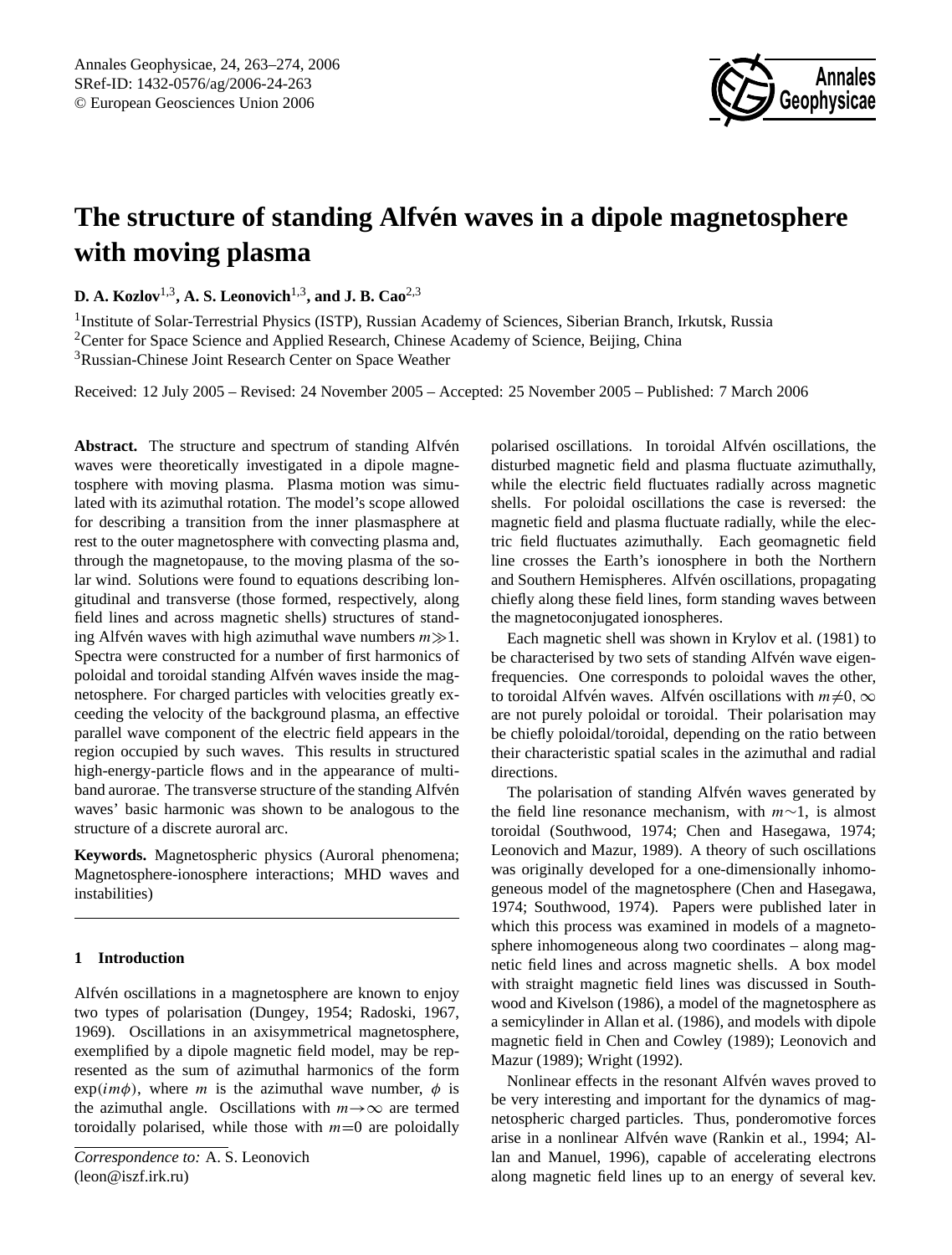

**Fig. 1.** A model magnetosphere with a dipole magnetic field and azimuthally rotating plasma  $(\mathbf{v}=(0, v_{\phi}, 0))$ . Coordinate systems tied to magnetic field lines are shown: a curvilinear orthogonal system of coordinates  $(x^1, x^2, x^3)$  and a non-orthogonal system of coordinates  $(a, \phi, \theta)$  used in numerical computations.

Precipitating in the ionosphere, these electrons are capable of triggering aurorae in polar latitudes. Taking into account dispersion kinetic effects in Alfvén waves allows a longitudinal electric field  $E_{\parallel}$  to be revealed in these waves [\(Hasegawa,](#page-11-13) [1976;](#page-11-13) [Goertz,](#page-11-14) [1984\)](#page-11-14). In a nonlinear Alfvén wave, the  $E_{\parallel}$ amplitude is one order of magnitude larger than in a linear one [\(Frycz et al.,](#page-11-15) [1998\)](#page-11-15). Taking into account the nonlocal conductivity effect for electrons in the field of a nonlinear Alfvén wave can increase  $E_{\parallel}$  by several orders of magnitude [\(Rankin et al.,](#page-11-16) [1999;](#page-11-16) [Tikhonchuk and Rankin,](#page-11-17) [2000;](#page-11-17) [Samson](#page-11-18) [et al.,](#page-11-18) [2003;](#page-11-18) [Watt et al.,](#page-11-19) [2004\)](#page-11-19). This is related to the fact that, within one oscillation period of an Alfvén wave, electrons experience multiple bounce oscillations along field lines between the reflection points. Accelerated by the wave's longitudinal electric field, electrons can acquire energy necessary for aurorae to emerge in the ionosphere. Besides, kinetic dispersion effects and nonlinearities result in Alfvén oscillations being nonlinearly structured across magnetic shells [\(Rankin](#page-11-20) [et al.,](#page-11-20) [2004\)](#page-11-20).

The structure of standing Alfvén waves with  $m \gg 1$  is more complicated. They are excited by a monochromatic source as nearly poloidal oscillations on the magnetic shell whose source frequency coincides with a poloidal eigenfrequency of the Alfvén oscillations. Later on, they slowly (much slower than the Alfven velocity) travel across magnetic shells to the shell whose toroidal eigenfrequency of Alfvén oscillations equals that of the source's frequency. Alfvén oscillations are entirely absorbed in the neighbourhood of this shell because of their dissipation in the ionosphere. In the process of this displacement, standing Alfvén waves change their polarisation from nearly poloidal to nearly toroidal [\(Leonovich and](#page-11-21) [Mazur,](#page-11-21) [1993\)](#page-11-21).

All the above-cited investigations involved model magnetospheres with quiescent plasma. The actual magnetosphere is a configuration with its plasma in dynamical equilibrium. In other words, motion is an inalienable property of the magnetospheric plasma. This factor is of doubtless importance in forming the structure and spectrum of the magnetosphere's Alfvén eigen oscillations. This work is a first-attempted theoretical exploration of the effects taht the magnetospheric plasma motion exerts on the structure and spectrum of standing Alfvén waves with high azimuthal wave numbers  $m \gg 1$ . The research employed a self-consistent model magnetosphere with a dipole magnetic field, in which plasma motions were simulated by its azimuthal rotation [\(Leonovich et](#page-11-22) [al.,](#page-11-22) [2004\)](#page-11-22).

The paper is structured as follows. Section 2 provides a brief description of the model magnetosphere, as well as deriving the principal equation describing the structure and spectrum of standing Alfvén waves with  $m \gg 1$  in an axisymmetrical magnetosphere with rotating plasma. Section 3 explores the longitudinal structure (the one forming along field lines) and spectrum of standing Alfvén waves near a toroidal resonant shell. An equation is derived describing the structure of these oscillations across magnetic shells. Section 4 describes similar research carried out near a poloidal resonant shell. Section 5 produces a solution for the model equation describing the structure of monochromatic standing Alfvén waves across magnetic shells in the entire region of existence. Section 6 presents results of numerical calculations covering the spatial structure and spectrum of several first harmonics of these oscillations. Section 7 compares the standing Alfvén waves' spatial structure and propagation velocity to the structure and characteristic dynamics of discrete auroral arcs. The Conclusion lists the principal results of this research.

#### **2 Model medium and major equations**

To solve the problem posed, let us employ a model magnetosphere with a dipole magnetic field and azimuthally rotating plasma (Fig. 1). A self-consistent analytical model of such a magnetosphere was presented in [Leonovich et al.](#page-11-22) [\(2004\)](#page-11-22). Rotating plasma simulates both its convective motion inside the magnetosphere and the solar wind flow around the magnetosphere. Whereas plasma in the process is affected by centrifugal forces, the equilibrium of the plasma configuration is sustained by the gas-kinetic pressure gradient. This rather simple model allows for a realistic description of the distribution of plasma parameters in the dayside magnetosphere – the plasmapause and magnetopause included. Note that it is not the only possible way to construct a balanced axisymmetrical model with rotating plasma. Analogous models were presented in [Bespalov and Chugunov](#page-11-23) [\(1984\)](#page-11-23); [Soldatkin](#page-11-24) [and Chugunov](#page-11-24) [\(2003\)](#page-11-24), where a system's dynamic equilibrium was sustained thanks to the Earth's gravity field and self-consistent generation of currents in a differentially rotating plasma. They are more sophisticated electrodynamicequilibrium models. Our goals of exploring the plasma motion effect on the structure of standing Alfvén waves, however, are quite satisfied by using the above simpler model. It includes the actual magnetosphere's major elements necessary for the problem posed: a dipole magnetic field, a differentially rotating plasma and the presence of a gas-kinetic pressure gradient.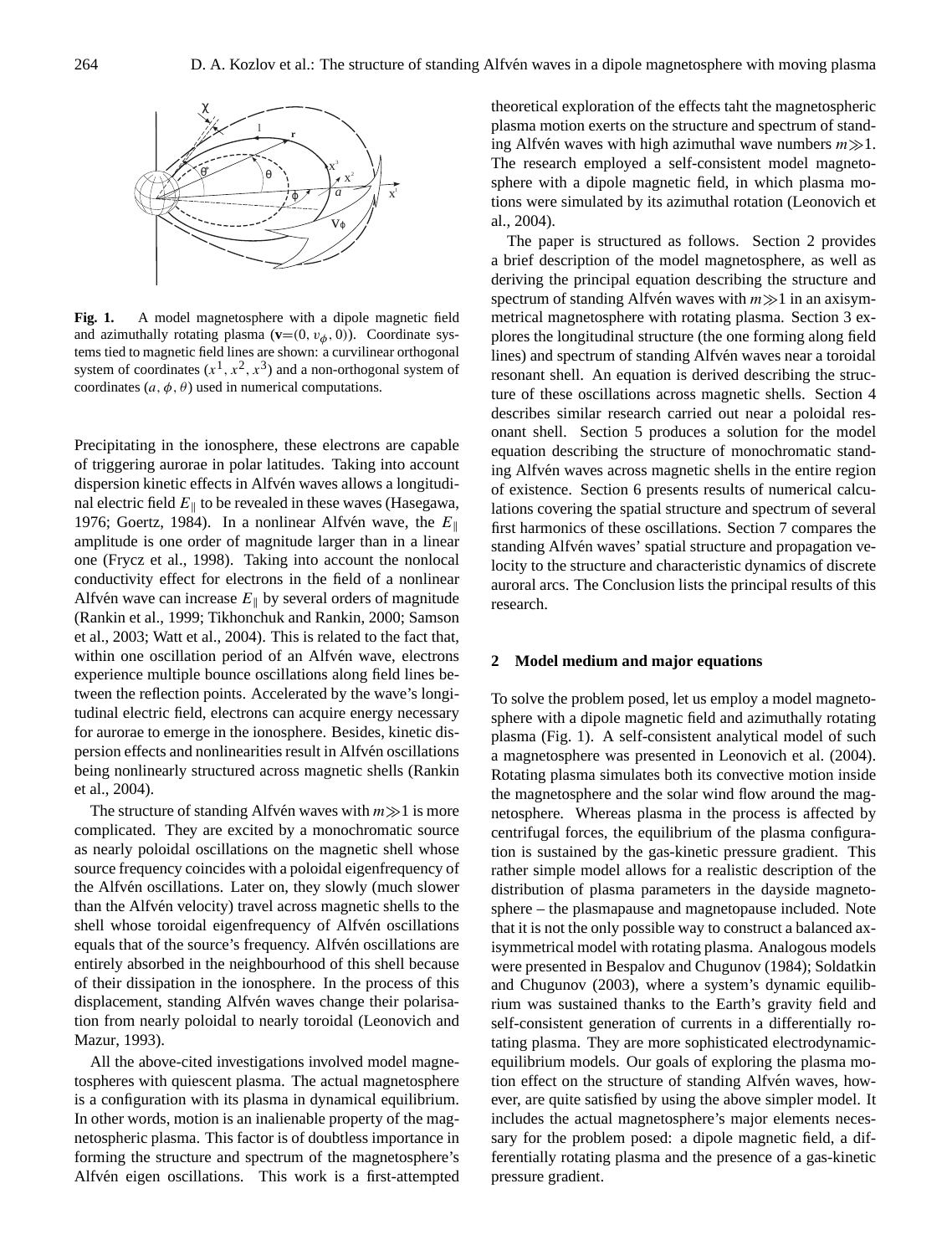To examine Alfvén oscillations in this model, we will use the system of ideal MHD equations:

$$
\rho \frac{d\mathbf{v}}{dt} = -\nabla P + \frac{1}{4\pi} [\text{curl } \mathbf{B} \times \mathbf{B}],\tag{1}
$$

<span id="page-2-0"></span>
$$
\frac{\partial \mathbf{B}}{\partial t} = \text{curl}[\mathbf{v} \times \mathbf{B}],\tag{2}
$$

$$
\frac{\partial \rho}{\partial t} + \nabla(\rho \mathbf{v}) = 0,\tag{3}
$$

$$
\frac{d}{dt}\frac{P}{\rho^{\gamma}} = 0,\tag{4}
$$

where **B** and **v** are magnetic field vectors and plasma motion velocities, P and  $\rho$  are the plasma pressure and density,  $\gamma$  is the adiabatic index. In Eqs. [\(1\)](#page-2-0) and [\(4\)](#page-2-0),  $d/dt = \partial/\partial t + (\mathbf{v}\nabla)$ represents the Lagrangian derivative in a moving plasma. In a steady state ( $\partial/\partial t=0$ ), the set of Eqs. [\(1–4\)](#page-2-0) describes the distribution of the plasma equilibrium parameters  $\mathbf{B}_0$ ,  $\mathbf{v}_0$ ,  $P_0$ and  $\rho_0$ .

We introduce a curvilinear orthogonal coordinate system  $(x<sup>1</sup>, x<sup>2</sup>, x<sup>3</sup>)$  tied to magnetic field lines. The  $x<sup>3</sup>$  coordinate is directed along the field line,  $x<sup>1</sup>$  across magnetic shells, whereas  $x^2$  is directed azimuthally and complements the coordinate system so that it becomes right-handed. In this system of coordinates  $\mathbf{B}_0 = (0, 0, B_{03})$ ,  $\mathbf{v}_0 = (0, v_{02}, 0)$ , while the length element has the form

$$
ds^2 = g_1(dx^1)^2 + g_2(dx^2)^2 + g_3(dx^3)^2,
$$

where  $g_i$  (i=1, 2, 3) are metrical tensor elements. Using the azimuthal angle  $\phi$  as the azimuthal coordinate yields  $v_{02} \equiv v_{\phi} = \sqrt{g_2} \Omega$ , where  $\Omega$  is the angular speed of the rotating plasma. Note that in the model under examination, the plasma rotation on each magnetic shell proceeds with a constant angular velocity  $\Omega = \Omega(x^1)$ . The portion of the magnetosphere below the plasmapause, corresponding to the plasmasphere, is assumed to be at rest. Passing through the plasmapause, the plasma rotation velocity reaches v02∼30−50 km/s, a value characteristic of convective plasma motion in the outer magnetosphere. Passing through the magnetopause, the plasma velocity increases to  $v_{02} \approx 400$  km/s, typical of the solar wind.

We linearise the system of Eqs.  $(1-4)$  relative to the smaller disturbances due to the plasma MHD oscillations and consider the monochromatic oscillations of the form  $\exp(-i\omega t + i k_2 x^2)$ , where  $\omega$  is the oscillation frequency,  $k_2$ is the azimuthal wave vector (if  $x^2 = \phi$  is the azimuthal angle, then  $k_2 \equiv m = 0, \pm 1, \pm 2, \ldots$  is the azimuthal wave number). The first two equations Eq. [\(1\)](#page-2-0) yield

<span id="page-2-2"></span>
$$
-\rho_0(i\bar{\omega}v_1 + v_2\Omega\nabla_1\ln g_2) - \frac{\tilde{\rho}\Omega^2}{2}\nabla_1g_2 = -\nabla_1\tilde{P} - \frac{B_0}{4\pi}\frac{1}{\sqrt{g_3}}(\nabla_3B_1 - \nabla_1B_3),
$$
\n(5)

<span id="page-2-3"></span>
$$
\rho_0(-i\bar{\omega}v_2 + v_1 \frac{\nabla_1(g_2\Omega)}{g_1} + \frac{v_3\Omega}{g_3}\nabla_3 g_2) =
$$
  
-ik<sub>2</sub>  $\tilde{P} - \frac{B_0}{4\pi} \frac{1}{\sqrt{g_3}}(ik_2B_3 - \nabla_3 B_2),$  (6)

where  $\nabla_i \equiv \partial/\partial x^i$  (*i*=1, 2, 3), while  $v_i$  and  $B_i$  are the disturbed velocity and disturbed magnetic field vector components,  $\tilde{P}$  and  $\tilde{\rho}$  are the plasma's disturbed pressure and density. The added notation  $\bar{\omega}=\omega-m\Omega$  here refers to the Doppler-shifted oscillation frequency in rotating plasma.

To describe MHD perturbations propagating in the plasma, it is convenient to switch from the components of the electromagnetic field and disturbed velocity field to potentials. According to the Helmholtz expansion theorem [\(Korn and](#page-11-25) [Korn,](#page-11-25) [1968\)](#page-11-25), an arbitrary vector field can be represented as the sum of the vortex-free and solenoidal fields.

We represent the disturbed electric field of the oscillations as

$$
\mathbf{E} = -\nabla \varphi + \operatorname{curl} \Psi,
$$

where  $\varphi$  is the scalar potential, and  $\Psi = (\psi_1, \psi_2, \psi_3)$  is the vector potential. This obviously implies that **E** is invariant to an arbitrary constant added to the scalar potential  $\varphi \rightarrow \varphi$ +const and to an arbitrary gradient added to the vector potential  $\Psi \rightarrow \Psi + \nabla \chi$ . Without loss of generality, one can choose const=0, while choosing  $\nabla \chi$  such that  $\psi_1 + \nabla_1 \chi = 0$ , i.e.  $\Psi=(0, \xi, \psi)$ , where  $\xi=\psi_2+\nabla_2\chi$ ,  $\psi=\psi_3+\nabla_3\chi$ .

The electric, **E**, the magnetic, **B**, and velocity **v**, fields of oscilaltions are related by Eqs. [\(2\)](#page-2-0), and by the equation

$$
\mathbf{E} = -\frac{1}{c}(\mathbf{v} \times \mathbf{B}_0 + \mathbf{v}_0 \times \mathbf{B}),
$$

that allow for the components of **B** and **v** to be expressed in terms of the potentials  $\varphi$ ,  $\xi$  and  $\psi$ . Based on Eqs. [\(3\)](#page-2-0) and [\(4\)](#page-2-0), one can also express the disturbed density  $\tilde{\rho}$  and the pressure  $\tilde{P}$  in terms of the potentials.

We will focus our interest on oscillations with  $m \gg 1$  in the neighbourhood of resonant surfaces. As further calculations will show, the potential  $\varphi$  has a singularity on these surfaces. The field of resonant Alfvén oscillations can be expressed through it.

The potentials  $\xi$  and  $\psi$  have no such singularities and, in zero approximation, can be neglected. Note that it can only be done for oscillations with  $m\gg1$ . When  $m\sim1$ , the potential  $\psi$ , that describes magnetosonic oscillations as well, can play the role of a source for Alfvén waves via the field-line resonance mechanism. While  $m \gg 1$ , magnetosonic oscillations practically do not penetrate the magnetosphere and are unable to effectively excite Alfvén waves ([Leonovich and](#page-11-26) [Mazur,](#page-11-26) [2000\)](#page-11-26).

The expressions for components of the Alfvén oscillations' electromagnetic and velocity fields associated with the potential  $\varphi$  are:

<span id="page-2-1"></span>
$$
E_1 = -\nabla_1 \varphi, \quad E_2 = -ik_2 \varphi, \quad E_3 = \frac{k_2 \Omega}{\bar{\omega}} \nabla_3 \varphi,
$$
  
\n
$$
B_1 = \frac{k_2 c}{\bar{\omega}} \frac{g_1}{\sqrt{g}} \nabla_3 \varphi,
$$
  
\n
$$
B_2 = i \frac{c}{\bar{\omega}} \frac{g_2}{\sqrt{g}} \nabla_3 \left( \nabla_1 - k_2 \frac{\Omega'}{\bar{\omega}} \right) \varphi, \quad B_3 = 0,
$$
  
\n
$$
v_1 = -i \frac{k_2}{p} \frac{c}{B_0} \varphi, \quad v_2 = \frac{cp}{B_0} \nabla_1 \varphi,
$$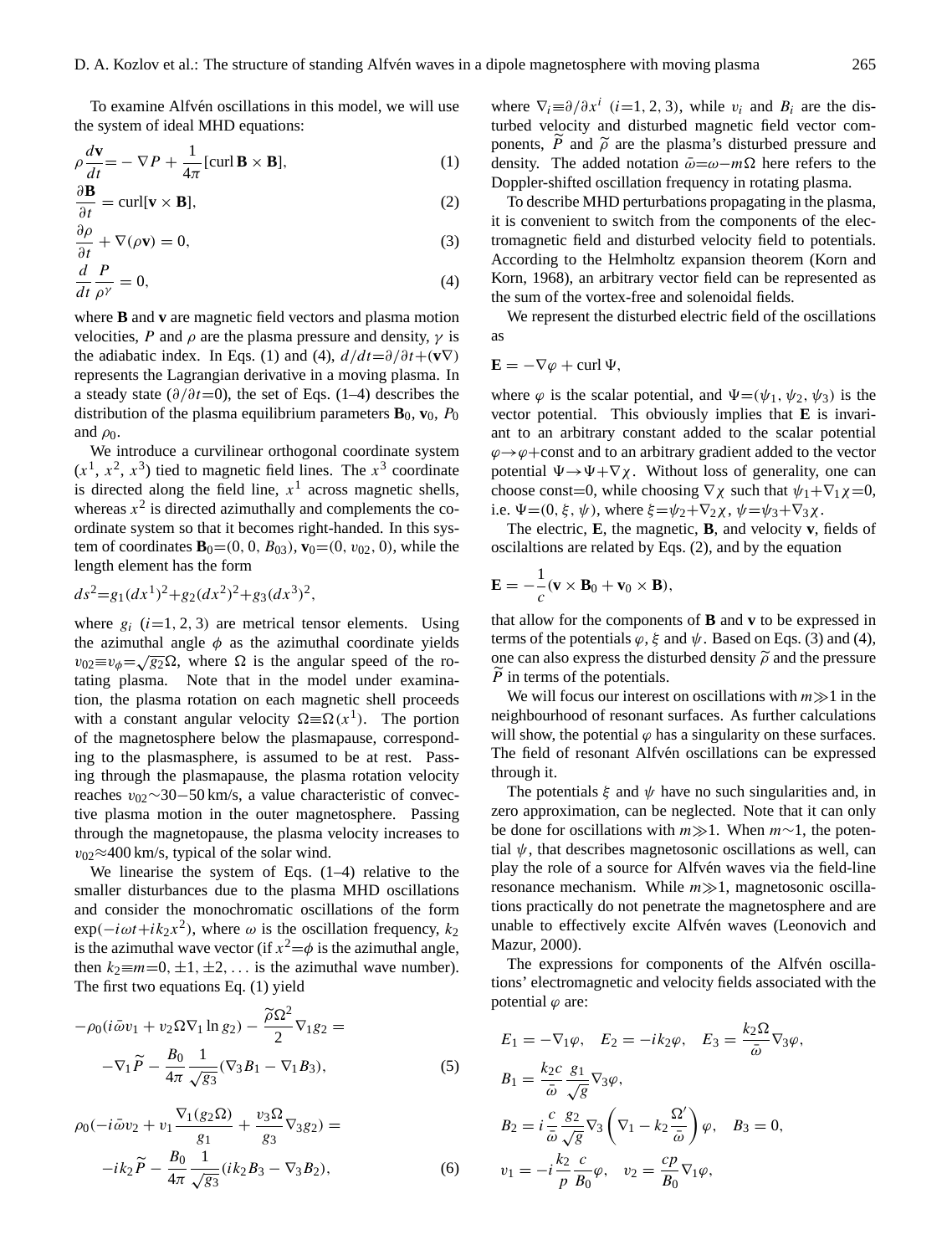$$
v_3 \approx i \frac{cp}{B_0} \frac{\Omega}{\bar{\omega}} (\nabla_3 \ln g_2) \nabla_1 \varphi, \tag{7}
$$

where  $g=g_1g_2g_3$ ,  $\Omega' \equiv \nabla_1 \Omega$ . Note that a stationary system of coordinates associated with Earth witnesses the emergence of longitudinal components of the electric field of oscillations  $E_3\neq 0$  and of the velocity field  $v_3\neq 0$ . This effect can prove to be of importance in the dynamics of the magnetospheric plasma ions and electrons, and in their precipitation into the ionosphere. Until now, the presence of  $E_{\parallel}$  and  $v_{\parallel}$  in Alfvén waves has been thought to be associated with small kinetic effects, such as a finite ion Larmor radius or electron skin-length [\(Hasegawa,](#page-11-13) [1976;](#page-11-13) [Goertz,](#page-11-14) [1984\)](#page-11-14). It follows from Eq. [\(7\)](#page-2-1), for particles that are at rest relative to Earth (but moving relative to the background magnetospheric plasma),  $E_{\parallel}/E_{\perp} \sim v_{\parallel}/v_{\perp} \sim v_{\phi}/A$  in order of magnitude.

To obtain an equation for Alfvén waves, let us multiply Eq. [\(5\)](#page-2-2) by  $ik_2B_0/\rho_0$ , and Eq. [\(6\)](#page-2-3) by  $B_0/\rho_0$ , take a derivative  $\nabla_1$  of Eq. [\(6\)](#page-2-3) and subtract Eq. [\(6\)](#page-2-3) from Eq. [\(5\)](#page-2-2). For virtually the entire magnetosphere the inequality  $S, v_{20} \ll A$ holds true, where A is the Alfvén velocity,  $S = \sqrt{\gamma P_0 / \rho_0}$  is the sound velocity in plasma. Therefore, terms of order  $S/A$ and  $v_{02}/A$  will be assumed to be small. The resulting equation for transverse small-scale  $(m \gg 1)$  Alfvén waves has the form:

<span id="page-3-0"></span>
$$
\nabla_1 \widehat{L}_T \nabla_1 \varphi - k_2^2 \widehat{L}_P \varphi + k_2 \frac{\nabla_1 \Omega}{\bar{\omega}} \nabla_1 \widehat{L}_{T0} \varphi = 0, \tag{8}
$$

where

<span id="page-3-1"></span>
$$
\widehat{L}_T = \widehat{L}_{T0} - \beta_T,
$$
  
\n
$$
\widehat{L}_P = \widehat{L}_{P0} - \beta_P,
$$

are the toroidal and poloidal longitudinal operators

$$
\widehat{L}_{T0} = \frac{1}{\sqrt{g_3}} \nabla_3 \frac{p}{\sqrt{g_3}} \nabla_3 + p \frac{\bar{\omega}^2}{A^2},
$$
  

$$
\widehat{L}_{P0} = \frac{1}{\sqrt{g_3}} \nabla_3 \frac{p^{-1}}{\sqrt{g_3}} \nabla_3 + p^{-1} \frac{\bar{\omega}^2}{A^2},
$$

are the zero approximation operators in a cold  $(P_0=0)$  stationary ( $\Omega$ =0) plasma,

$$
\beta_T = p \frac{\Omega^2}{A^2} \left( \frac{\nabla_3 g_2}{\sqrt{g_2 g_3}} \right)^2,
$$
  
\n
$$
\beta_P = p \frac{\Omega^2}{2A^2} (\nabla_1 \ln g_2) \left( \nabla_1 \ln \frac{\rho_0 \sqrt{g_3}}{B_0} \right) +
$$
  
\n
$$
+ \frac{S^2}{A^2} \frac{\nabla_1 \ln \tilde{\omega} / B_0}{\sqrt{g_1 g_2}} \left( \nabla_1 \ln \frac{P_0^{1/\gamma} \sqrt{g_3}}{B_0} \right),
$$

are the corrections due to the plasma motion and pressure.

The additional notation  $p=\sqrt{g_2/g_1}$  is used here. As long as we are examining transverse small-scale oscillations, Eq. [\(8\)](#page-3-0) retains only the basic terms quadratic on transverse derivatives ( $\nabla_1\varphi$ ,  $\nabla_2\varphi$ ). If the plasma is cold ( $P_0=0$ ) and stationary ( $\Omega$ =0), Eq. [\(8\)](#page-3-0) transforms into the familiar equation describing the structure of Alfvén oscillations with  $m \gg 1$ in a cold plasma [\(Leonovich and Mazur,](#page-11-21) [1993\)](#page-11-21). Analogous research in the stationary magnetosphere with plasma under pressure other than zero was conducted in [Klimushkin](#page-11-27) [\(1997\)](#page-11-27). For  $\Omega=0$ ,  $P_0\neq 0$ , Eq. [\(8\)](#page-3-0) transforms into a corresponding equation of that paper.

### **3** The structure of Alfvén oscillations near a poloidal **resonant surface**

As was shown in [Leonovich and Mazur](#page-11-21) [\(1993\)](#page-11-21), transverse, small-scale Alfvén waves can be excited in the neighbourhood of a poloidal resonant surface only. Their source cannot be provided by fast magnetosonic waves generated outside the magnetosphere or at its boundary with the solar wind. Magnetosonic oscillations with  $m \gg 1$  practically do not penetrate the magnetosphere. A possible source of such oscillations can be the ring current, appearing during geomagnetic disturbances [\(Pilipenko,](#page-11-28) [1990\)](#page-11-28). External currents in the ionosphere were discussed in [Leonovich and Mazur](#page-11-21) [\(1993\)](#page-11-21) as a source of standing Alfvén waves with  $m \gg 1$ . This paper also assumes such external currents to be present.

In this case, the boundary condition for the potential  $\varphi$  has the form [\(Leonovich and Mazur,](#page-11-29) [1996\)](#page-11-29):

$$
\varphi|_{x_{\pm}^3} = \pm \frac{v_{\pm}}{\bar{\omega}} \frac{1}{\sqrt{g_3}} \frac{\partial \varphi}{\partial x^3} \bigg|_{x_{\pm}^3} - \frac{J_{\parallel}^{\pm}}{V_{\pm}} \tag{9}
$$

on the ionosphere, where the notations are:

$$
v_{\pm} = \frac{c^2 \cos \chi_{\pm}}{4\pi \Sigma_p^{\pm}}, \quad V_{\pm} = \frac{\Sigma_p^{\pm}}{\cos \chi_{\pm}}.
$$

The signs  $\pm$  refer to the Northern and Southern Hemispheres,  $\chi$  is the angle between the vertical and the field line at its intersection point with the ionosphere,  $\Sigma_p$  is the integrated Pedersen conductivity in the ionosphere, while the function  $J_{\parallel}$  is related to the density  $j_{\parallel}$  of external field-aligned currents in the topside ionosphere by

$$
\Delta_{\perp} J_{\parallel} = j_{\parallel},
$$

where  $\Delta_{\perp} = \nabla_1^2/g_1 - k_2^2/g_2$  is the transverse Laplacian. The right-hand terms in Eq. [\(9\)](#page-3-1) will be assumed to be small, implying the values of the parameters  $v_{\pm}$  and  $1/V_{\pm}$  to be small, too.

The calculations that follow below will involve the basic and several first harmonics of standing Alfvén waves. Since we assume Alfvén oscillations across magnetic shells to be small-scale, the characteristic wave length on  $x<sup>1</sup>$  coordinate is much smaller than the longitudinal wave length on  $x^3$  coordinate. In this context, the solution to Eq. [\(8\)](#page-3-0) can be sought in the form:

<span id="page-3-2"></span>
$$
\varphi = U(x^1)H(x^1, x^3) \exp(ik_2x^2 - i\omega t),
$$
\n(10)

where the function  $U(x^1)$  describes the small-scale structure of oscillations across magnetic shells, while  $H(x^1, x^3)$ describes their structure along geomagnetic field lines. The scale of variations of H on  $x<sup>1</sup>$ , in the meantime,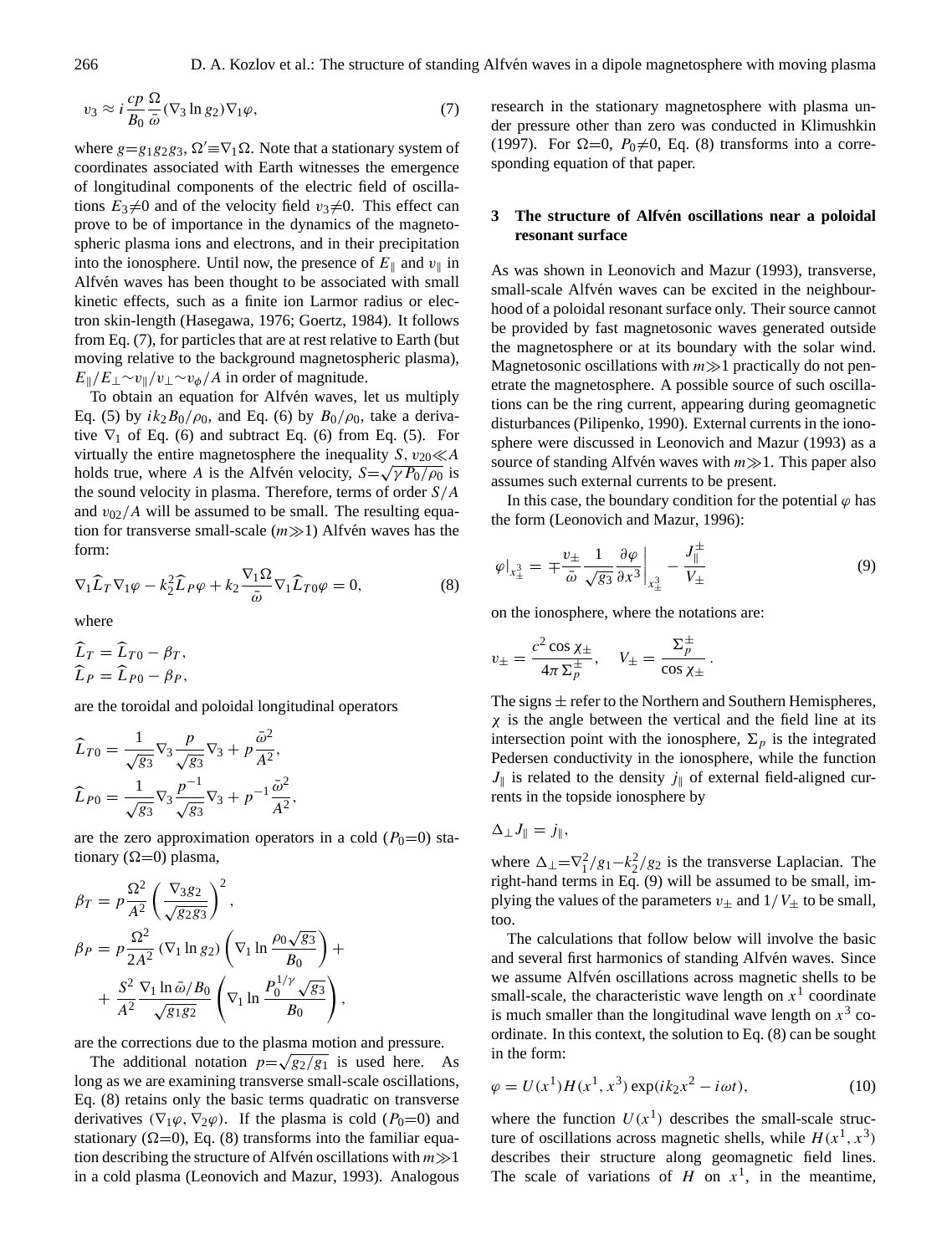

Fig. 2. The structure of standing Alfvén waves with toroidal (solid lines) and poloidal polarisation (dashed lines). The curves are of the **Fig** poloidal,  $P_N$ , and toroidal,  $T_N$ , eigenfunctions with unity amplitude cies for the first three parallel harmonics  $(N = 1, 2, 3)$ .

significantly exceeds the scale of variations of  $U(x^1)$ :  $|\nabla_1 U/U| \gg |\nabla_1 H/H|$ . Justification of the desired solution in the form Eq. [\(10\)](#page-3-2) is given in more detail in [Leonovich and](#page-11-21) [Mazur](#page-11-21) [\(1993\)](#page-11-21).

In the neighbourhood of a poloidal resonant surface, the azimuthal wave length is much smaller than the radial:  $k_2^2 \gg |\nabla_1 U/U|^2$ . The second term in Eq. [\(8\)](#page-3-0), therefore, begins to greatly exceed the other two. The function  $H(x^1, x^3)$ in the neighbourhood of a poloidal resonant surface is repre sented as  $\frac{1}{2}$  itly exceed the other two. The f

$$
H(x1, x3) = P(x1, x3) + h(x1, x3),
$$

where  $P(x^1, x^3)$  is a function describing the longitudinal structure of standing Alfvén waves and satisfying, in the main order of perturbation theory, the equation:

<span id="page-4-0"></span>
$$
\widehat{L}_P P = 0. \tag{11}
$$

Boundary conditions on the ionosphere for function  $P(x^1, x^3)$ , in the same approximation, have the form **Fig.** 

<span id="page-4-1"></span>
$$
P(x^1, x^3_{\pm}) = 0.
$$
 lines  
para

The solution of Eqs.  $(11)$ ,  $(12)$  are the poloidal eigenfunctions  $P_N(x^1, x^3)$  and the corresponding eigenvalues  $\bar{\omega} \equiv \Omega_{PN}(x^1)$ , where  $N=1, 2, \ldots$  is the longitudinal wave number (the number of nodes of the function  $P_N(x^1, x^3)$  on the field line being  $N - 1$ ). Let us define the normalisation of the function  $P_N(x^1, x^3)$  with the following condition

<span id="page-4-2"></span>
$$
\int_{\ell_{-}}^{\ell_{+}} P_{N}^{2} \frac{p^{-1}}{A^{2}} d\ell = 1, \qquad (13)
$$

where integration is along a field line, whose length element where integration is along a held line, whose length element  $d\ell = \sqrt{g_3}dx^3$ , while  $\ell_{\pm}$  correspond to its intersection points with the ionosphere in the Northern and Southern Hemispheres.



Fig. 3. Dependency of the toroidal and poloidal eigenfrequencies  $\Omega_{TN}(x^1)$ ,  $\Omega_{PN}(x^1)$  (the lower curves) on the magnetic shell  $\sqrt{x}$ ,  $\frac{u}{f}$  and point to poloid eigenfrequency values shown correspond to the shown correspond to  $\frac{d}{dx}$ parameter  $L$  for the first parallel harmonic of Alfvén oscillations,  $N=1$ . The numbers 0, 1, 2, ..., 6 refer to curves of poloidal eigenfrequencies with various values of azimuthal wave number: (0)  $m=0$ , (1)  $m=-20$ , (2)  $m=-50$ , (3)  $m=-100$ , (4)  $m=20$ , (5)  $m=50$ , (6)  $m=100$ . The upper curve displays the dependency of equatorial distance between the poloidal and toroidal resonant shells.



Fig. 4. Dependency of the toroidal (thick lines) and poloidal (thin lines) eigenfrequencies  $\Omega_{TN}(x^1)$ ,  $\Omega_{PN}(x^1)$  on the magnetic shell parameter L for the first five longitudinal harmonics  $(N=1, \ldots, 5)$ ,  $F_{\text{in}}$  and the source reference frame. The poloidal eigenfrequency values in the source reference frame. The poloidal eigenfrequency values the reference frame. The polonical eigenfrequency values shown correspond to the azimuthal harmonics  $m=50$  (solid lines) and  $m =$ ,  $-50$  (dashed lines).

The numerical solution of Eqs. [\(11\)](#page-4-0), [\(12\)](#page-4-1) is shown in Figs. 2, 3 and 4. Figure 2 shows the structure of oscillations along field lines (function  $P_N(x^1, x^3)$ ), whereas Figs. 3 and 4 depict the dependence of the eigenvalues  $\Omega_{PN}$  on the magnetic shell parameter  $L$  (Figure 3 displays the basic harmonic  $\Omega_{P1}(L)$ , while Fig. 4 shows  $f_{PN}=(\Omega_{PN}-m\Omega)/2\pi$ ,  $N=1, 2, 3, 4, 5$ . The solutions obtained are discussed in more detail in Sect. 6.

Function  $h(x^1, x^3)$  corrects  $P(x^1, x^3)$  in the higher orders of perturbation theory. Boundary conditions for it have the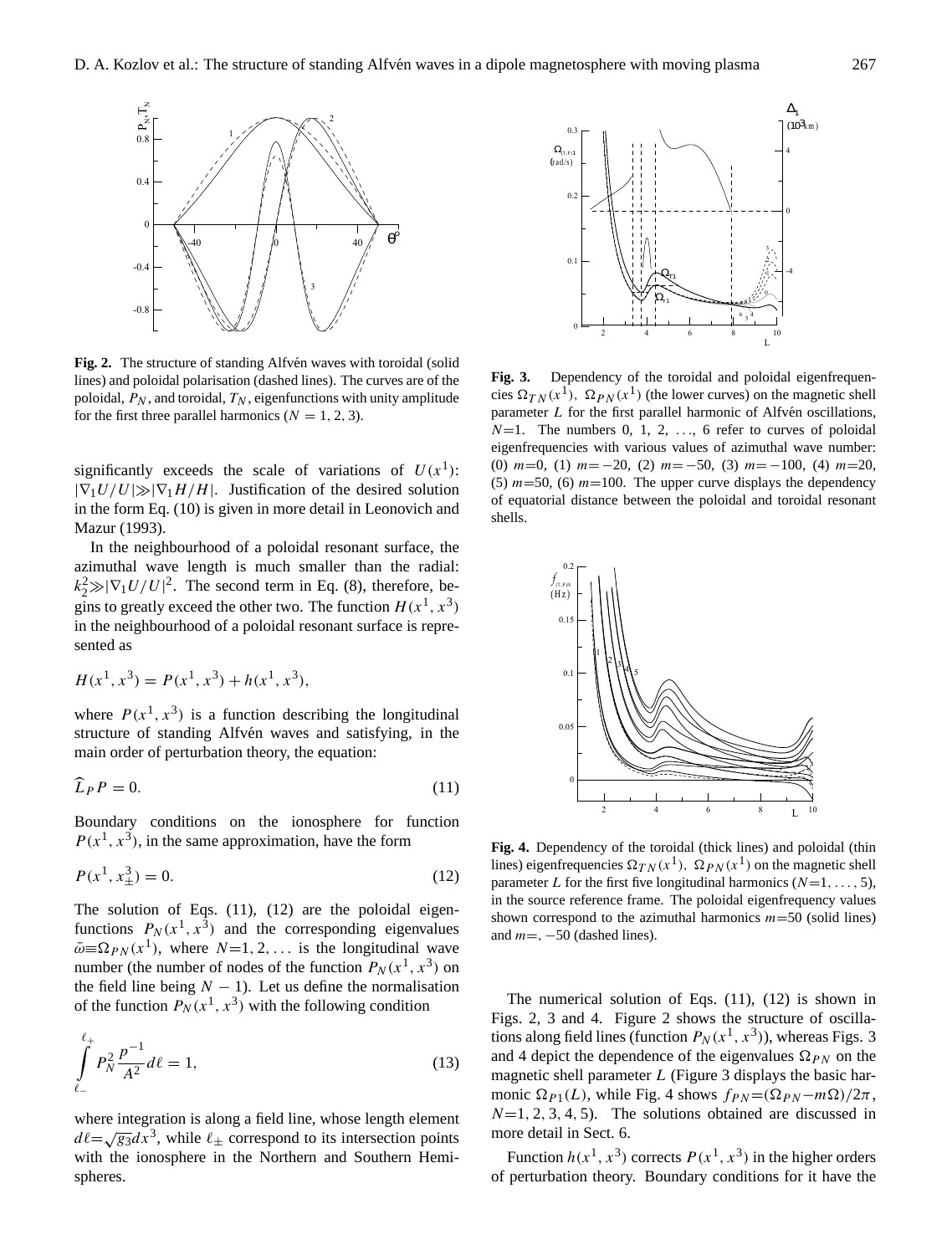$\theta$ 

form

$$
h_N(x^1, \ell_\pm) = \mp \frac{v_\pm}{\Omega_{PN}} \frac{\partial P_N}{\partial \ell} \bigg|_{\ell_\pm} - \frac{J_\parallel^\pm}{U_N(x^1)V_\pm}.\tag{14}
$$

In the first order of perturbation theory, Eq. [\(8\)](#page-3-0) serves to obtain the equation

$$
\nabla_1 \widehat{L}_T (\Omega_{PN}) P_N \nabla_1 U_N - k_2^2 U_N \widehat{L}_P (\Omega_{PN}) h_N -
$$
  

$$
k_2^2 U_N \frac{p^{-1}}{A^2} (\bar{\omega}^2 - \Omega_{PN}^2) P_N +
$$
  

$$
\frac{k_2 \Omega'}{\Omega_{PN}} \widehat{L}_T (\Omega_{PN}) P_N \nabla_1 U_N = 0.
$$

Premultiplying this equation by  $P_N$  and integrating it along a field line between the magnetoconjugated ionospheres yields, in view of the normalisation condition Eq. [\(13\)](#page-4-2):

<span id="page-5-0"></span>
$$
\alpha_{PN} \nabla_1^2 U_N - k_2^2 [(\bar{\omega} + i\gamma_{PN})^2 - \Omega_{PN}^2] U_N +
$$
  
\n
$$
\alpha_{PN} \frac{k_2 \Omega'}{\Omega_{PN}} \nabla_1 U_N = I_N,
$$
\n(15)

where the notations are:

$$
\alpha_{PN} = \int_{\ell_{-}}^{\ell_{+}} P_{N}^{2} \left( \frac{\partial^{2} p}{\partial \ell^{2}} + \beta_{P} \right) d\ell,
$$
  
\n
$$
\gamma_{PN} = \frac{1}{2\Omega_{PN}^{2}} \left[ \frac{v_{+}}{p_{+}} \left( \frac{\partial P_{N}}{\partial \ell} \right)_{\ell_{+}} + \frac{v_{-}}{p_{-}} \left( \frac{\partial P_{N}}{\partial \ell} \right)_{\ell_{-}} \right],
$$
  
\n
$$
I_{N} = \left[ \frac{j_{\parallel}^{(+)}}{V_{+}} \sqrt{g_{1}g_{2}} \left( \frac{\partial P_{N}}{\partial \ell} \right)_{\ell_{+}} - \frac{j_{\parallel}^{(-)}}{V_{-}} \sqrt{g_{1}g_{2}} \left( \frac{\partial P_{N}}{\partial \ell} \right)_{\ell_{-}} \right].
$$

One can see from Eq. [\(15\)](#page-5-0) that  $\gamma_{PN}$  acts as a decrement of poloidal Alfvén waves, determined by their Joule dissipation in the ionosphere. Function  $I_N$  represents a source of oscillations linked to external currents in the ionosphere. Equation  $(15)$  describes the structure of standing Alfvén waves across magnetic shells near a poloidal resonant surface. A solution to Eq. [\(15\)](#page-5-0) may be found by linearising the coefficients in the neighbourhood of the poloidal resonant surface  $x^1 = x_{PN}^1$  (where  $\bar{\omega} = \Omega_{PN}(x_{PN}^1)$ ). An analogous solution can be construed near a toroidal resonant surface  $x^1 = x_{TN}^1$ (where  $\bar{\omega} = \Omega_{TN}(x_{TN}^1)$ ) as well, and these solutions are later matched together across the gap using the WKB approximation on  $x<sup>1</sup>$  coordinate. This rather unwieldy technique was implemented in [Leonovich and Mazur](#page-11-21) [\(1993\)](#page-11-21). This paper applies a different approach. Section 5 proposes a model equation describing the structure of standing Alfvén waves across magnetic shells in the entire region of existence, including the poloidal and toroidal resonant surfaces. An analytical solution is found for this equation in the same section.

## **4 The structure of Alfven oscillations near toroidal res- ´ onant surfaces**

Near toroidal resonant surfaces, the characteristic wave length (on  $x<sup>1</sup>$  coordinate) of the Alfvén oscillations across magnetic shells under study is much smaller than that on the azimuthal  $x^2$  coordinate. The Alfvén oscillations are generated considerably less effectively near the toroidal surface than near the poloidal [\(Leonovich and Mazur,](#page-11-21) [1993\)](#page-11-21). Therefore, in the neighbourhood of the toroidal surface in the boundary condition [\(9\)](#page-3-1), the last term, related to external currents in the ionosphere, can be ignored. Represent function  $H(x^1, x^3)$ , describing the structure of oscillations along a field line near the toroidal surface, as:

$$
H(x1, x3) = T(x1, x3) + h(x1, x3).
$$

Here, the function  $T(x^1, x^3)$  satisfies the zero-order equation

<span id="page-5-1"></span>
$$
L_T T = 0,\t\t(16)
$$

with homogeneous boundary conditions on the ionosphere

<span id="page-5-2"></span>
$$
T(x^1, x^3_{\pm}) = 0. \tag{17}
$$

The solution of Eqs. [\(16\)](#page-5-1), [\(17\)](#page-5-2) is represented by toroidal eigenfunctions  $T_N(x^1, x^3)$   $(N=1, 2, \dots)$  being the longitudinal wave number), with corresponding eigenvalues  $\bar{\omega} = \Omega_{TN}(x^1)$ . A numerical solution for Eqs. [\(16\)](#page-5-1), [\(17\)](#page-5-2) is shown in Fig. 2 (eigenfunctions) and Figs. 3, 4 (eigenvalues). These figures exhibit the structures of poloidal and toroidal Alfvén waves along magnetic field lines as fairly similar. Nor is there much difference between the eigenfrequencies of the poloidal and toroidal oscillations. The exception is the basic harmonic  $N=1$ , for which the eigenfrequency splitting  $\Delta\Omega_1=\Omega_{T1}-\Omega_{P1}$  can reach a quarter of their value. Choose the normalisation of eigenfunctions  $T_N(x^1, x^3)$  in the form

<span id="page-5-4"></span>
$$
\int_{\ell_{-}}^{\ell_{+}} T_{N}^{2} \frac{p}{A^{2}} d\ell = 1.
$$
\n(18)

We obtain from Eq. [\(8\)](#page-3-0), in the first order of perturbation theory, an equation for the function  $U_N(x^1)$ :

<span id="page-5-3"></span>
$$
T_N \nabla_1 \frac{p}{A^2} (\bar{\omega}^2 - \Omega_{TN}^2) \nabla_1 U_N - k_2^2 U_N \widehat{L}_P(\Omega_{TN}) T_N +
$$
  

$$
\nabla_1^2 U_N \widehat{L}_T(\Omega_{TN}) h_N = 0, \quad (19)
$$

describing the structure of oscillations across magnetic shells near the toroidal resonant surface. Equation [\(19\)](#page-5-3) is premultiplied by  $T_N$  and integrated along a field line between the magnetoconjugated ionospheres. Given the boundary condition on the ionosphere Eq. [\(9\)](#page-3-1), without the last term and the normalisation condition Eq. [\(18\)](#page-5-4), we obtain

<span id="page-5-5"></span>
$$
\nabla_1 [(\bar{\omega} + i\gamma_{TN})^2 - \Omega_{TN}^2] \nabla_1 U_N - k_2^2 \alpha_{TN} U_N = 0,
$$
 (20)  
where  

$$
\alpha_{TN} = -\int^{\ell_+} T_N^2 \frac{\partial^2 p^{-1}}{\partial \ell^2} d\ell,
$$

 $\ell$ −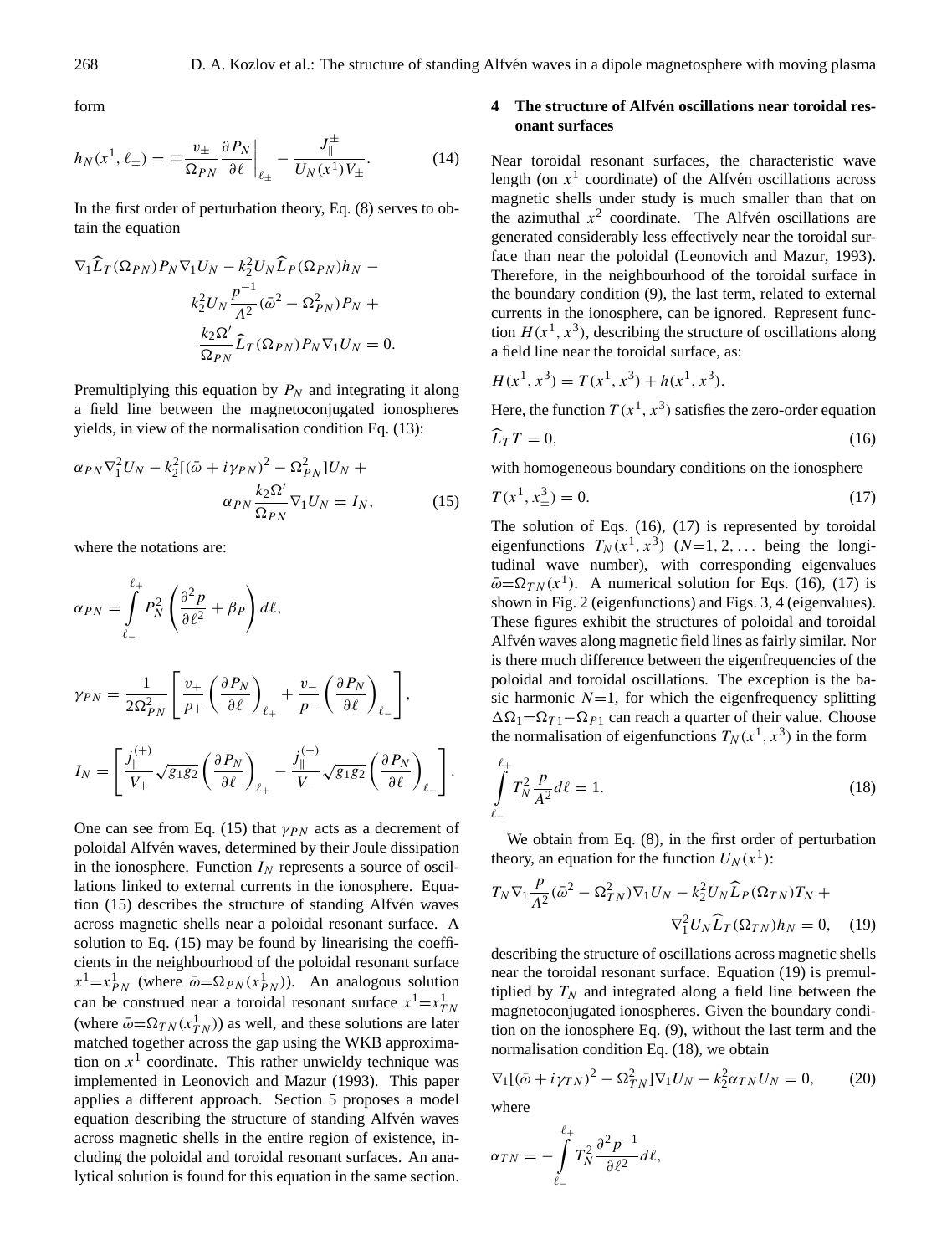$$
\gamma_{TN} = \frac{1}{2\Omega_{TN}^2} \left[ v_+ p_+ \left( \frac{\partial T_N}{\partial \ell} \right)_{\ell_+} + v_- p_- \left( \frac{\partial T_N}{\partial \ell} \right)_{\ell_-} \right].
$$

The function  $\gamma_{TN}$  constitutes a decrement for toroidal Alfvén waves due to their dissipation in the ionosphere. The next section will rely on Eqs. [\(15\)](#page-5-0) and [\(20\)](#page-5-5) to propose a model equation describing the structure of standing Alfvén waves across magnetic shells in the entire region of existence.

#### **5** The structure of standing Alfvén waves across mag**netic shells**

A technique was developed in [Leonovich and Mazur](#page-11-30) [\(1997\)](#page-11-30) for describing the structure of standing Alfvén waves across magnetic shells by means of a model equation. Combining Eqs. [\(15\)](#page-5-0) and [\(20\)](#page-5-5), describing the structure of oscillations in the neighbourhood of the poloidal and toroidal resonant shells, one can construct a model equation

<span id="page-6-2"></span>
$$
\sqrt{\alpha_{PN}} \nabla_1 [(\bar{\omega} + i\gamma_N)^2 - \Omega_{TN}^2] \nabla_1 U_N -
$$
  

$$
\sqrt{\alpha_{PN}} \frac{k_2 \Omega'}{\bar{\omega}} [(\bar{\omega} + i\gamma_N)^2 - \Omega_{TN}^2] \nabla_1 U_N -
$$
  

$$
\sqrt{\alpha_{TN}} k_2^2 [(\bar{\omega} + i\gamma_N)^2 - \Omega_{PN}^2] U_N = \sqrt{\alpha_{TN}} I_N,
$$
 (21)

applicable for the entire region of existence. The same notations are used here as in the two previous sections. The only exception is the decrement  $\gamma_N$ , which we will deem the same for both the poloidal and toroidal oscillations.

Figures 3, 4 imply that a situation is typical for most of the magnetosphere when  $\Omega_{PN}(x^1) > \Omega_{TN}(x^1)$ . Consider just such regions of the magnetosphere. Since the functions  $\Omega_{PN}(x^1)$  and  $\Omega_{TN}(x^1)$  are similar enough, the characteristic scale of their variation on  $x<sup>1</sup>$  coordinate is virtually the same. Let the source (external currents in the ionosphere) generate a monochromatic oscillation in the magnetosphere, with a certain value of the azimuthal wave number  $m$ . In this case, standing Alfvén waves are excited near the resonant surface, where  $\bar{\omega} = \omega - m\Omega = \Omega_{PN}(x^1)$ . Expanding the function  $\Omega_{PN}(x^1)$  near this surface down to linear terms yields

<span id="page-6-0"></span>
$$
\Omega_{PN}(x^1) \approx \bar{\omega} \left( 1 - \frac{x^1 - x_{PN}^1}{L} \right),\tag{22}
$$

where L is the characteristic variation scale of  $\Omega_{PN}(x^1)$  near  $x^1 = x^1_{PN}$ . This representation is obviously not to be applied near the extrema of the function  $\Omega_{PN}(x^1)$ , where  $L\rightarrow\infty$ . Analogously, one can factorise the function  $\Omega_{TN}(x^1)$  in the neighbourhood of the toroidal resonant surface (where  $\bar{\omega} = \Omega_{TN}(x^1)$ :

<span id="page-6-1"></span>
$$
\Omega_{TN}(x^1) \approx \bar{\omega} \left( 1 - \frac{x^1 - x_{TN}^1}{L} \right). \tag{23}
$$

Denote the equatorial distance between the toroidal and poloidal resonant surfaces as  $\Delta_N = x_{TN}^1 - x_{PN}^1$ . In Figs. 3 and 5,  $\Delta_N$  corresponds to the distance between the intersection points of the horizontal line  $\bar{\omega}$ =const with the

 $\Omega_{PN}(x^1)$  and  $\Omega_{TN}(x^1)$  curves. Equations [\(22\)](#page-6-0) and [\(23\)](#page-6-1) imply that, in linear approximation,  $\Delta_N \approx \Delta\Omega_N L/\bar{\omega}$ , where  $\Delta\Omega_N=\Omega_{TN}-\Omega_{PN}$  is the polarisation splitting of the spectrum.

Since we are to apply Eq. [\(21\)](#page-6-2) near the poloidal and toroidal resonant surfaces, just a small distance apart  $(\Delta_N \ll L)$ , we substitute the expansions Eqs. [\(22\)](#page-6-0) and [\(23\)](#page-6-1) into it. Switching to the dimensionless transverse coordinate  $\xi = (x^1 - x_{TN}^1)/\Delta_N$ , we obtain

<span id="page-6-3"></span>
$$
\frac{\partial}{\partial \xi}(\xi + i\varepsilon) \frac{\partial U_N}{\partial \xi} + q(\xi + i\varepsilon) \frac{\partial U_N}{\partial \xi} - \kappa_N^2(\xi + 1 + i\varepsilon) U_N = b_N, (24)
$$

where the following dimensionless parameters are introduced

$$
\varepsilon = 2 \frac{\gamma_N}{\bar{\omega}} \frac{L}{\Delta_N}, \quad q = k_2 \Delta_N \Omega' / \bar{\omega}, \quad \kappa_N^2 = \sqrt{\frac{\alpha_{TN}}{\alpha_{PN}}} k_2^2 \Delta_N^2,
$$
  

$$
b_N = I_N \sqrt{\frac{\alpha_{TN}}{\alpha_{PN}}} \frac{L \Delta_N}{\bar{\omega}^2}.
$$

A solution to Eq. [\(24\)](#page-6-3) may be found using a Fourier transform:

<span id="page-6-4"></span>
$$
U_N(\xi) = \frac{1}{\sqrt{2\pi}} \int_{-\infty}^{\infty} \bar{U}_N(k)e^{ik\xi} dk.
$$
 (25)

Substituting Eq. [\(25\)](#page-6-4) into Eq. [\(24\)](#page-6-3) can produce a first-order equation for the Fourier harmonic  $U_N$ , to be easily solved [\(Leonovich and Mazur,](#page-11-30) [1997\)](#page-11-30). Substituting the expression found for  $U<sub>N</sub>(k)$  into Eq. [\(25\)](#page-6-4) yields a solution to the initial Eq. [\(24\)](#page-6-3) in the form:

<span id="page-6-5"></span>
$$
U_N(\xi) = i \frac{b_N}{\kappa_N} \int\limits_0^\infty \frac{\exp[i k(\xi + i\varepsilon) + i\alpha_N \arctan \psi(k)]}{\sqrt{k^2 - i kq + \kappa_N^2}} dk, (26)
$$

.

where

$$
\alpha_N = \frac{\kappa_N^2 + q/2}{\sqrt{\kappa_N^2 + q^2/4}}, \quad \psi(k) = k \frac{\sqrt{\kappa_N^2 + q^2/4}}{\kappa_N^2 - ikq/2}
$$

Let us consider the behaviour of the solution [\(26\)](#page-6-5) near the toroidal resonant surface ( $\xi \rightarrow 0$ ), as well as on asymptotics  $|\xi| \rightarrow \infty$ . With  $\xi \rightarrow 0$ , the bulk of the integral in Eq. [\(26\)](#page-6-5) accumulates thanks to high values of  $k\gg k_N$ . Letting  $k\to\infty$  in the denominator [\(26\)](#page-6-5) and in  $\psi(k)$  produces an expression for both the derivative

$$
\frac{\partial U_N}{\partial \xi} \underset{\xi \to 0}{\approx} \frac{b_N}{\kappa_N(\xi + i\varepsilon)} e^{i\alpha_N} \arctan \psi(\infty),
$$

and the function itself

$$
U_N \underset{\xi \to 0}{\approx} \frac{b_N}{\kappa_N} e^{i \alpha_N \arctan \psi(\infty)} \ln(\xi + i \varepsilon).
$$

One can see that for  $\varepsilon=0$ ,  $U_N(\xi)$  on the toroidal resonant surface ( $\xi \rightarrow 0$ ) has a logarithmic singularity known for resonant Alfvén waves.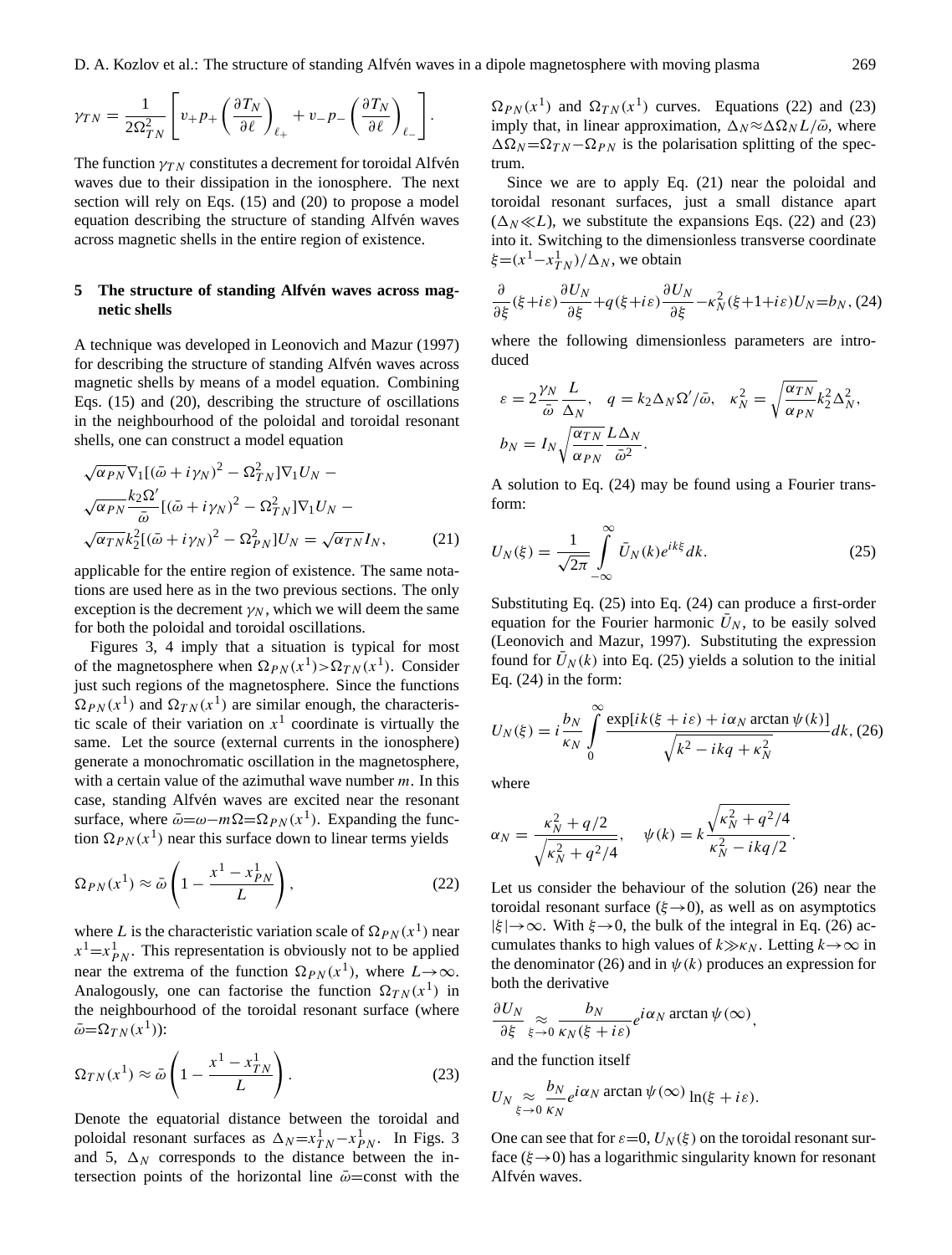Conversely, with  $|\xi| \to \infty$ , it is the values of  $k \ll \kappa_N$  that make the greatest contribution into the integral Eq. [\(26\)](#page-6-5). Therefore, we could set  $k=0$  in the denominator of the in-tegrand in Eq. [\(26\)](#page-6-5) and in  $\psi(k)$ , resulting in

$$
U_N(\xi) \underset{|\xi| \to \infty}{\approx} -\frac{b_N}{\kappa_N^2} \frac{1}{\xi + i\varepsilon}
$$

– the asymptotics for high values of  $\xi$ . Thus, while  $\varepsilon=0$ , the function  $U_N(\xi)$  has a singularity on the toroidal resonant surface, and linearly decreases in amplitude when moving away from it.

Figure 6 shows a typical behaviour of the function  $U_N(\xi)$ , describing the structure of the N-th harmonic of standing Alfvén waves across magnetic shells, for the two extreme values of the parameter:  $\kappa_N \gg 1$  and  $\kappa_N \ll 1$ . Figure 6a provides a solution corresponding to  $\kappa_N$ =0.1, while Fig. 6b to  $\kappa_N$ =20. The decrement was chosen to be very small  $(\varepsilon=10^{-3})$ , in order to reveal the role of the parameter  $\kappa_N$ , acting as the wave number on  $\xi$  coordinate.

For  $\kappa_N \gg 1$  the solution is a wave travelling from the poloidal ( $\xi = -1$ ) to the toroidal resonant surface ( $\xi = 0$ ). This is evident from the phases Re  $U_N$  and Im  $U_N$  differing by  $~\sim \pi/2$  in the interval  $-1 < \xi < 0$ . This can easily be shown analytically by computing the integral [\(26\)](#page-6-5) for  $\kappa_n \to \infty$  using the saddle point method. With  $\kappa_n \ll 1$  the oscillations' harmonic structure vanishes, and they become typical resonant oscillations, analogous to those in field line resonance. In the neighbourhood of a resonance peak the polarisation of oscillations is toroidal.

The critical value of  $\kappa_{Nc}$ , discriminating between the two above discussed structure types of standing Alfvén waves, equals 1. The value of  $\kappa_{Nc}$  is determined on each magnetic shell by the value of the critical azimuthal wave number  $m_c$ . Figure 7 illustrates the dependence of  $m_c$  on the magnetic shell parameter L for the first five harmonics of standing Alfvén waves. When  $m \gg m_c$ , the standing Alfvén wave has the form of a wave travelling across magnetic shells, while for  $m \ll m_c$ , the form of resonant oscillations. In reality, however, the structure of oscillations across magnetic shells is affected by their dissipation in the ionosphere, as well. When a certain value is exceeded, it is dissipation that determines the characteristic scale and structure of oscillations across magnetic shells.

#### **6 Results of numerical computations and their discussion**

Let us discuss in more detail the results in previous sections from numerical solutions of equations describing the longitudinal and transverse structure of standing Alfvén waves. Figure 2 presents the structure of the first three harmonics of standing Alfvén waves along magnetic field lines on the magnetic shell  $L=3$  ( $L=a/R_E$ , where a is the equatorial radius of the magnetic shell,  $R_E$  is the Earth's radius). Here one should take notice of the fact that the structure of the same longitudinal harmonics is virtually identical between the poloidal and toroidal oscillations. This makes it possible, when describing the transverse structure of oscillations, to use a model equation applicable over the entire region of existence.

Figure 3 displays the curves for  $\Omega_{P1}(x^1)$  and  $\Omega_{T1}(x^1)$ , as well as the equatorial splitting of resonant shells  $\Delta_1(x^1)$ for the standing Alfvén waves' basic harmonic  $N=1$ . Discussing this harmonic separately is justified by its possessing a uniquely high value of the polarisation splitting of eigenfrequencies  $\Delta \Omega_1 = \Omega_{T1} - \Omega_{P1}$  and of the associated resonant shell splitting  $\Delta_1$ . On the whole, the plots for eigenfrequencies  $\Omega_{P1}(x^1)$  and  $\Omega_{T1}(x^1)$  describe well enough their behaviour in the dayside magnetosphere, including the abrupt changes at the plasmapause ( $L \approx 4$ ). When approaching the magnetopause ( $L \approx 10$ ), the applicability of the chosen magnetospheric model is inevitably called into question. Therefore, the behaviour of all the computed functions should be regarded only as probable, when approaching the magnetopause.

Our previous paper [\(Leonovich and Mazur,](#page-11-21) [1993\)](#page-11-21) has shown that, for an axisymmetrical model of the magnetosphere with cold plasma at rest, the inequality  $\Delta \Omega_N = \Omega_{TN} - \Omega_{PN} > 0$  holds everywhere. Figure 3 shows that in the case of a moving-plasma model balanced by the plasma pressure gradient, this inequality is reversed in the outer magnetosphere (L>8). The behaviour of  $\Omega_{PN}$  is essentially determined by the the azimuthal wave number  $m$ . In a cold quiescent plasma, as well as in a plasma with finite pressure, poloidal eigen oscillations may be excited on each magnetic shell by the single frequency  $\bar{\omega}=\Omega_{PN}$ , independent of their azimuthal structure. In a moving plasma the azimuthal harmonic with a certain  $m$  has its own distinctive frequency  $\Omega_{PN} \equiv \Omega_{PNm}$  on each magnetic shell. This distinction is stronger, the greater the plasma rotation velocity gradient  $\nabla_1 \Omega$ . The highest gradient  $\nabla_1 \Omega$  is reached in the transition region between the magnetosphere and the solar wind.

One can see that azimuthal harmonics with  $m < 0$  in the transition region have a local maximum in the distribution of eigenfrequencies. This may result in poloidal Alfvén eigen oscillations confined between two poloidal turning points [\(Leonovich and Mazur,](#page-11-31) [1995\)](#page-11-31). In other words, the local maximum  $\Omega_{PNm}(x^1)$  acts as a resonator for such oscillations. Another interesting feature involves azimuthal harmonics with  $m>0$ . It is evident from Fig. 3 that corresponding eigenvalues  $\Omega_{PNm}$  are cut off on some shell  $L=L_{mc}$ , even before reaching the magnetopause. This is related to the free-term coefficient in Eq. [\(11\)](#page-4-0) having a local minimum on parameter  $\bar{\omega}$  below which the frequency eigenvalue  $\Omega_{PNm}$  cannot drop. For real values of  $\bar{\omega}$  no solutions exist for Eq. [\(11\)](#page-4-0) on magnetic shells larger than  $L_{mc}$ , satisfying the given boundary conditions. Again, we wish to emphasise that it is in this region that the applicability of the model magnetosphere that we employ is rather problematic.

The  $\Delta_1(x^1)$  curve in Fig. 3 is displayed as a piecewise smooth function. This is related to the fact that the definition  $\Delta_N(x^1)$  itself suggests a possibility of the horizontal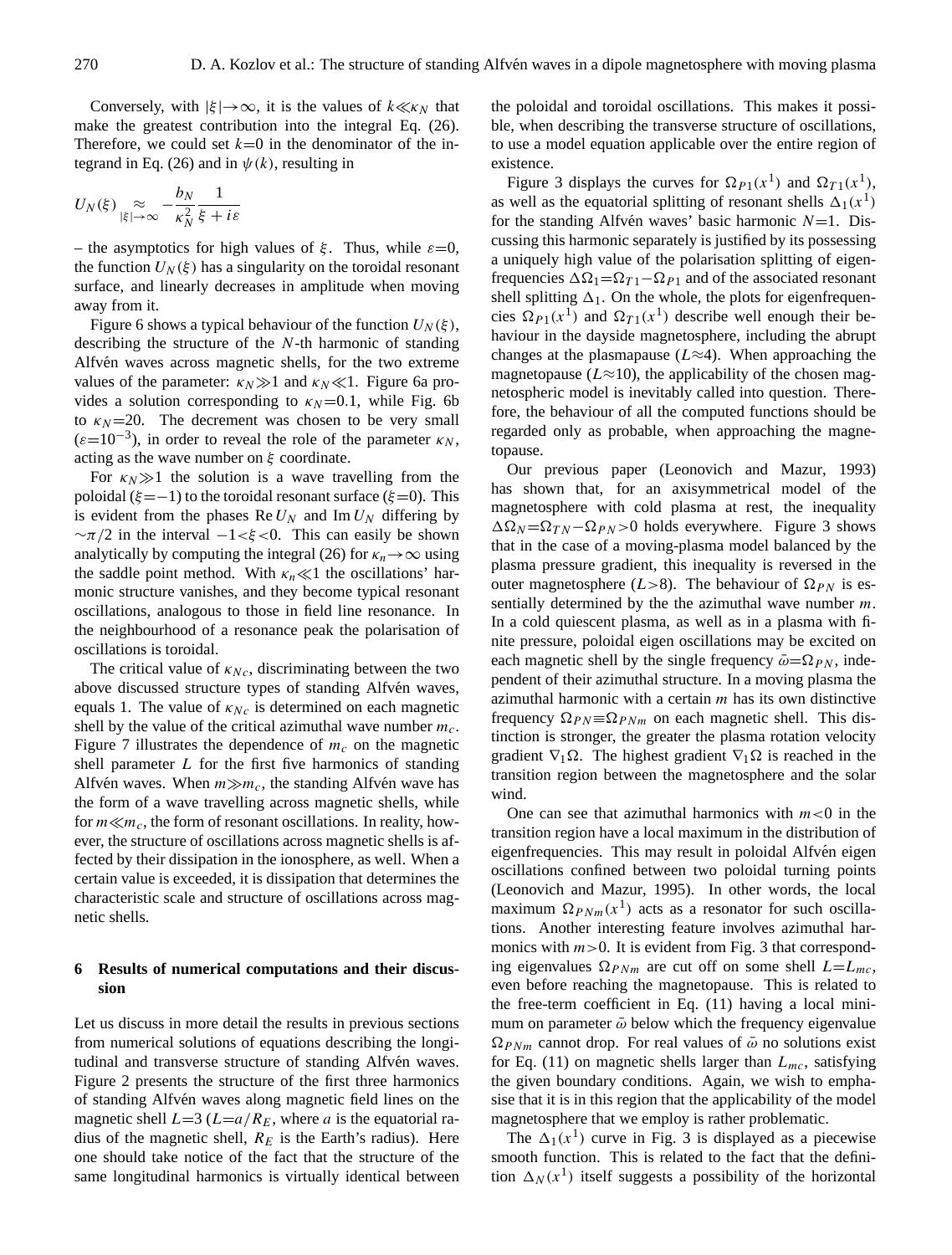

**Fig. 5.** Dependency of resonant magnetic surface splitting  $\Delta_N$ (equatorial distance between poloidal and toroidal resonant surfaces) on magnetic shell parameter  $L$  for the longitudinal harmonics  $\frac{1}{2}$  shells studied on the association of processing on the azimuthal  $\Lambda$  and  $\Lambda$  $N=2, 3, 4, 5$ . In the range of magnetic shells studied,  $\Delta_N$  practically does not depend on the azimuthal wave number  $m$ .

sphere along field lines the value of  $\Delta_1$  drops 10- (on  $L=3$ ) splitting of resonant surfaces. When projected onto the ionoverge greatly, the horizontal line intersecting  $\Omega_{PNm}(x^1)$  will When  $L > L_0$ , the concept of resonant shell splitting becomes sion for  $\Delta_N(x^1)$ , we used the linear expansions  $\Omega_{PN}(x^1)$  $\Omega_{PN}(x^1)$  and  $\Omega_{TN}(x^1)$ . As can be seen from the figure, it line  $\bar{\omega}$ =const intersecting the curves of the two functions is not always possible. Moreover, when deriving the expresand  $\Omega_{TN}(x^1)$ , inapplicable near the extrema of these functions. At point  $L=L_0$ , where the curves intersect,  $\Delta_N=0$ . inapplicable. Since the curves  $\Omega_{PNm}(x^1)$  and  $\Omega_{TN}(x^1)$  dinot intersect  $\Omega_{TN}(x^1)$  anywhere before the magnetopause. Values of  $\Delta_1$  shown in Fig. 3 correspond to the equatorial to 40-fold (on  $L=8$ ).

generate waves travelling in the magnetosphere azimuthally, diverge on shells corresponding to the outer magnetosphere, sphere, which later transform into toroidal oscillations with source coordinate system (in the ionosphere), in order to wave numbers  $m=\pm 50$ . These curves provide some insight  $f(T, P)N = (\Omega(T, P)N + m\Omega)/2\pi$  for the first five harmonics of Figure 4 displays the curves for eigenfrequencies<br> $(0.1 \text{ m})^2$  for the first five homogeneous of toroidal and poloidal standing Alfvén waves with azimuthal quency  $\omega$  must be higher than the frequency of the opposite-<br>"tra propagating waves  $(m<0)$ . One implication is that oscilla-<br>typ tions standing on the azimuthal coordinate cannot settle in a for  $m$ agnetosphere with moving plasma.  $(N = 1.1)$ into how high the frequency of oscillations should be in the excite poloidal oscillations with  $\Omega_{PN}=\bar{\omega}$  in the magneto- $\Omega_{TN} = \overline{\omega}$ . One can see how greatly the curves  $f_{(T,P)N}(x^1)$ for different signs of the azimuthal wave number  $m$ . To in the direction of plasma rotation  $(m>0)$ , the source fre-

plot (b) shows the UN function's real and imaginary components describing  $\mathcal{L}$ Figure 5 shows the dependencies of the equatorial distance between the poloidal and toroidal resonant surfaces  $\Delta_N$  on L for the standing Alfvén waves' harmonics  $N=2, 3, 4, 5$ . They, as well as  $\Delta_1$ , are represented by piecewise smooth functions in the regions of the magnetosphere where one can



oscillations with  $\kappa_N$ =0.1. The lower plot **(b)** shows the  $U_N$  func-Fig. 6. The structure of standing Alfvén waves across magnetic "travelling wave"-type oscillations with  $\kappa_N$ =20. shells in two limiting cases. The upper plot (a) shows dependencies of the  $U_N$  function's real (thick line) and imaginary (thin line)  $\sigma_N$  function s real (three rine) and imaginary (thin nine) components describing the structure of "field line resonance"-type tion's real and imaginary components describing the structure of

speak of resonant surface splitting. One of the peculiarities of these curves which should be taken notice of is the very small value of the parameter  $L_0 \approx 6$ , on whose magnetic shell the curves  $\Omega_{P2}$  and  $\Omega_{T2}$  intersect. For the other harmonics  $L_0 \approx 7-8$ . Comparing Fig. 5 with Fig. 3, one can observe that the characteristic values of  $\Delta_N$  listed in Fig. 5 are 1–2 orders lower than  $\Delta_1$ . This is what constitutes the uniqueness of the basic harmonic. It appears to be the only harmonic for which, with realistic values of m and  $\gamma_N$  in the magnetosphere, the "travelling wave"-type structure can be expected across magnetic shells.

The corresponding values of the critical azimuthal wave number  $m_{cN}$ , for which a transition takes place from the "travelling wave"-type structure to the "field line resonance" type structure of standing waves, are given in Fig. 7. The  $m<sub>c1</sub>$ for the basic harmonic is so different from all the other  $m_{cN}$  $(N=2, 3...)$  values, that comparing them in one plot requires a logarithmic scale. Note that for oscillations with a conspicuous enough "travelling wave" structure, the condition  $m \gg m_{cN}$  must be met. Characteristic values of m in MHD oscillations observed in the magnetosphere rarely exceed  $m=200$ . Figure 7 implies that the condition  $m \gg m_{cN}$  can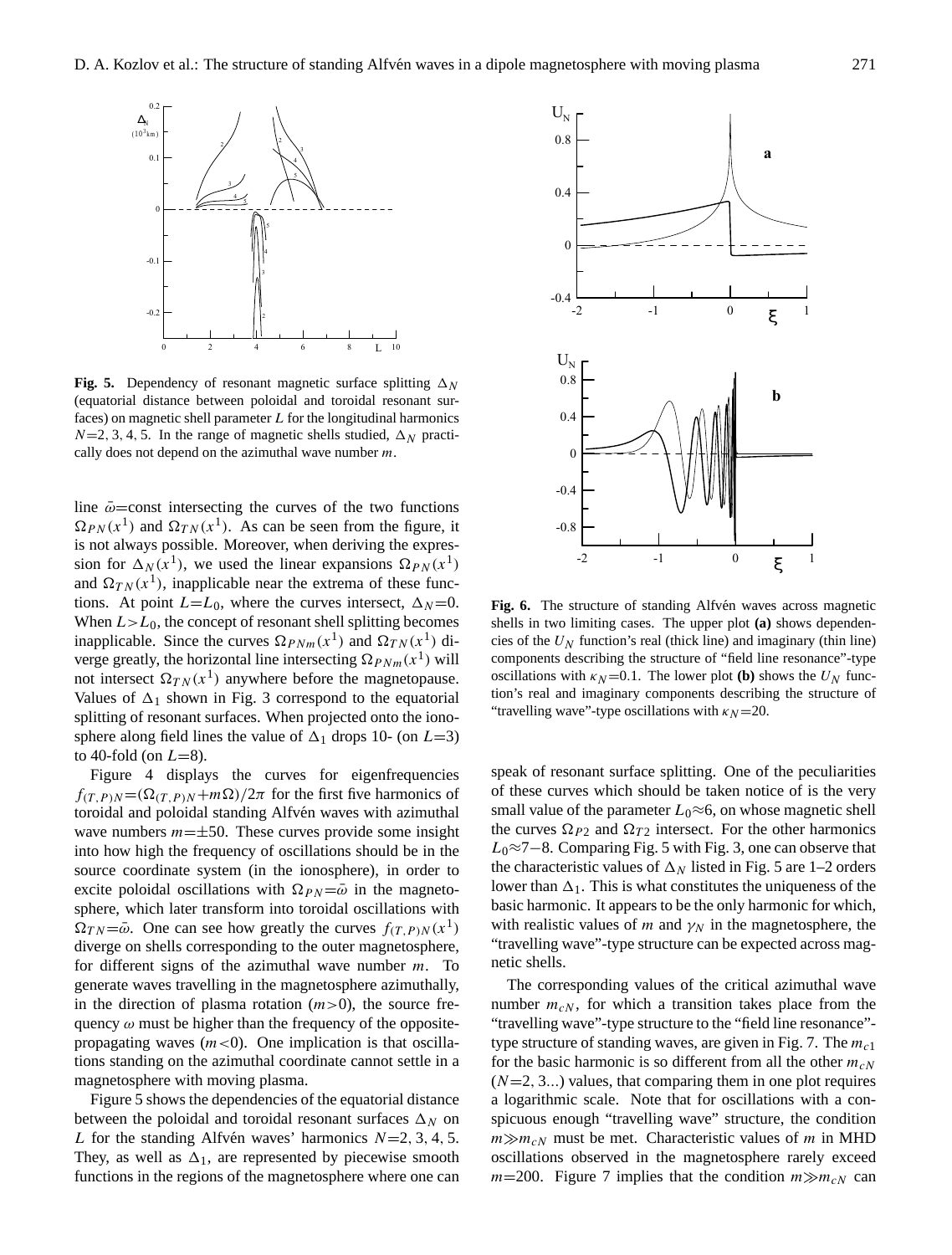

Fig. 7. Dependency of the critical value of the azimuthal wave number  $m_{cN}$  for the first five parallel harmonics of standing Alfvén waves. The  $m>m_{cN}$  values correspond to  $\kappa_N>1$ , when the structure of oscillations across magnetic shells has the form of a "travvalues correspond to  $\frac{1}{2}$  and  $\frac{1}{2}$  and  $\frac{1}{2}$  and  $\frac{1}{2}$  and  $\frac{1}{2}$ elling wave". The  $m < m_cN$  values correspond to  $\kappa_N < 1$ , when the structure of oscillations has the "field line resonance" form.

be satisfied only for the basic harmonic of standing Alfvén waves  $N=1$ .

**Fig. 6.** The structure of structure of standing Alfven waves across major structure of  $\frac{1}{2}$  $\ln$  to u  $\frac{1}{\sqrt{1-\frac{1}{\sqrt{1-\frac{1}{\sqrt{1-\frac{1}{\sqrt{1-\frac{1}{\sqrt{1-\frac{1}{\sqrt{1-\frac{1}{\sqrt{1-\frac{1}{\sqrt{1-\frac{1}{\sqrt{1-\frac{1}{\sqrt{1-\frac{1}{\sqrt{1-\frac{1}{\sqrt{1-\frac{1}{\sqrt{1-\frac{1}{\sqrt{1-\frac{1}{\sqrt{1-\frac{1}{\sqrt{1-\frac{1}{\sqrt{1-\frac{1}{\sqrt{1-\frac{1}{\sqrt{1-\frac{1}{\sqrt{1-\frac{1}{\sqrt{1-\frac{1}{\sqrt{1-\frac{1}{\sqrt{1-\frac{1}{\sqrt{1-\frac{1$  $\frac{1}{\sqrt{1-\frac{1}{\sqrt{1-\frac{1}{\sqrt{1-\frac{1}{\sqrt{1-\frac{1}{\sqrt{1-\frac{1}{\sqrt{1-\frac{1}{\sqrt{1-\frac{1}{\sqrt{1-\frac{1}{\sqrt{1-\frac{1}{\sqrt{1-\frac{1}{\sqrt{1-\frac{1}{\sqrt{1-\frac{1}{\sqrt{1-\frac{1}{\sqrt{1-\frac{1}{\sqrt{1-\frac{1}{\sqrt{1-\frac{1}{\sqrt{1-\frac{1}{\sqrt{1-\frac{1}{\sqrt{1-\frac{1}{\sqrt{1-\frac{1}{\sqrt{1-\frac{1}{\sqrt{1-\frac{1}{\sqrt{1-\frac{1}{\sqrt{1-\frac{1$ plot (b) shows the UN function's real and imaginary components describing Figure 8 presents the transverse structure of the basic harmonic with azimuthal wave number  $m=100$ . Various patterns are covered regarding oscillations generated in various regions of the magnetosphere by ionospheric currents of equal intensities. The density  $j_{\parallel}$  of external parallel currents is chosen such that, for shell  $L=3$ , the parameter  $b_1$  determining the oscillation amplitude (see Eq. [26\)](#page-6-5) should be equal to unity. Meanwhile, the characteristic ratios of the oscillation amplitudes (e.g. magnetic field amplitudes) in Fig. 8 are as they would be near the ionosphere.

> Figure 8a displays the transverse structure of oscillations with moderate damping ( $\gamma_N$ =10<sup>-1</sup> $\bar{\omega}$ ). The oscillations have a typically resonance-type structure on all magnetic shells. Their amplitude is small enough. Such oscillations have toroidal polarisation near the amplitudinal resonance maximum. A characteristic localisation scale  $\bar{x}^1$ ~ $\gamma_N L/\bar{\omega}$  for oscillations across magnetic shells in this case is determined by dissipation. Figure 8b presents the structure of similar oscillations but with small damping ( $\gamma_N=10^{-2}\bar{\omega}$ ). The travelling wave-type structure is clearly manifest on magnetic shells  $L \approx 3, 4, 6$ . The oscillations' amplitude in the neighbourhood of the poloidal resonant shell, where they are generated, is much greater than near the toroidal one, where they dissipate. Therefore, their overall polarisation may be regarded as poloidal. The wave propagation direction is indicated in Fig. 8b with arrows - from the poloidal resonant surface to the toroidal. On the magnetic shell  $L \approx 8$ , where the curves  $\Omega_{P1}(x^1)$  and  $\Omega_{T1}(x^1)$  intersect, and, correspondingly,  $\Delta_1 \rightarrow 0$ , the oscillations have a typically resonance structure. Their polarisation near the maximum amplitude is toroidal.



Fig. 8. The transverse structure of the first longitudinal har- $\frac{1}{2}$  and  $\frac{1}{2}$  and  $\frac{1}{2}$  are  $\frac{1}{2}$  (N = 1) with a  $\frac{1}{2}$  wave number on  $\frac{1}{2}$ monic of standing Alfven waves  $(N=1)$  with azimuthal wave number  $m=100$ , excited on 4 different magnetic shells ( $L=3, 4, 6, 8$ ) by ionospheric external currents of equal density. **(a)** shows oscillations with moderate damping  $(\epsilon = 0.1)$ , while **(b)**, those with small damping ( $\epsilon$ =10<sup>-2</sup>). Arrows in Fig. 8b indicate the direction in which the wave propagates across magnetic shells.

# **7** The structure of standing Alfvén waves as compared **to discrete auroral arcs**

Note that the structure of travelling wave-type oscillations is very similar to that observed in discrete auroral arcs associated with multiple inverted V-type structures in the particle flows precipitating into the ionosphere [\(Nadubovich,](#page-11-32) [1992;](#page-11-32) [McFadden et al.,](#page-11-33) [1999;](#page-11-33) [Newell,](#page-11-34) [2000\)](#page-11-34). The characteristic size of such structures across magnetic shells is a few tens of km, to ∼100 km at the ionosphere level. The number of structural elements (auroral arcs) observed simultaneously may reach 3–4, with one of the outer arcs being the widest. It is not unusual for such aurorae to have a periodic structure in the azimuthal direction (longitudinally), as well. Characteristic spatial sizes of elements of the azimuthal structure are in the 5–60-km range. Such periodic structures move bodily in the azimuthal direction with velocities of ∼1 km/s: westwards before local midnight, eastwards after midnight. This is approximately consistent with the magnetospheric plasma convection velocity, as projected onto the ionosphere along geomagnetic field lines.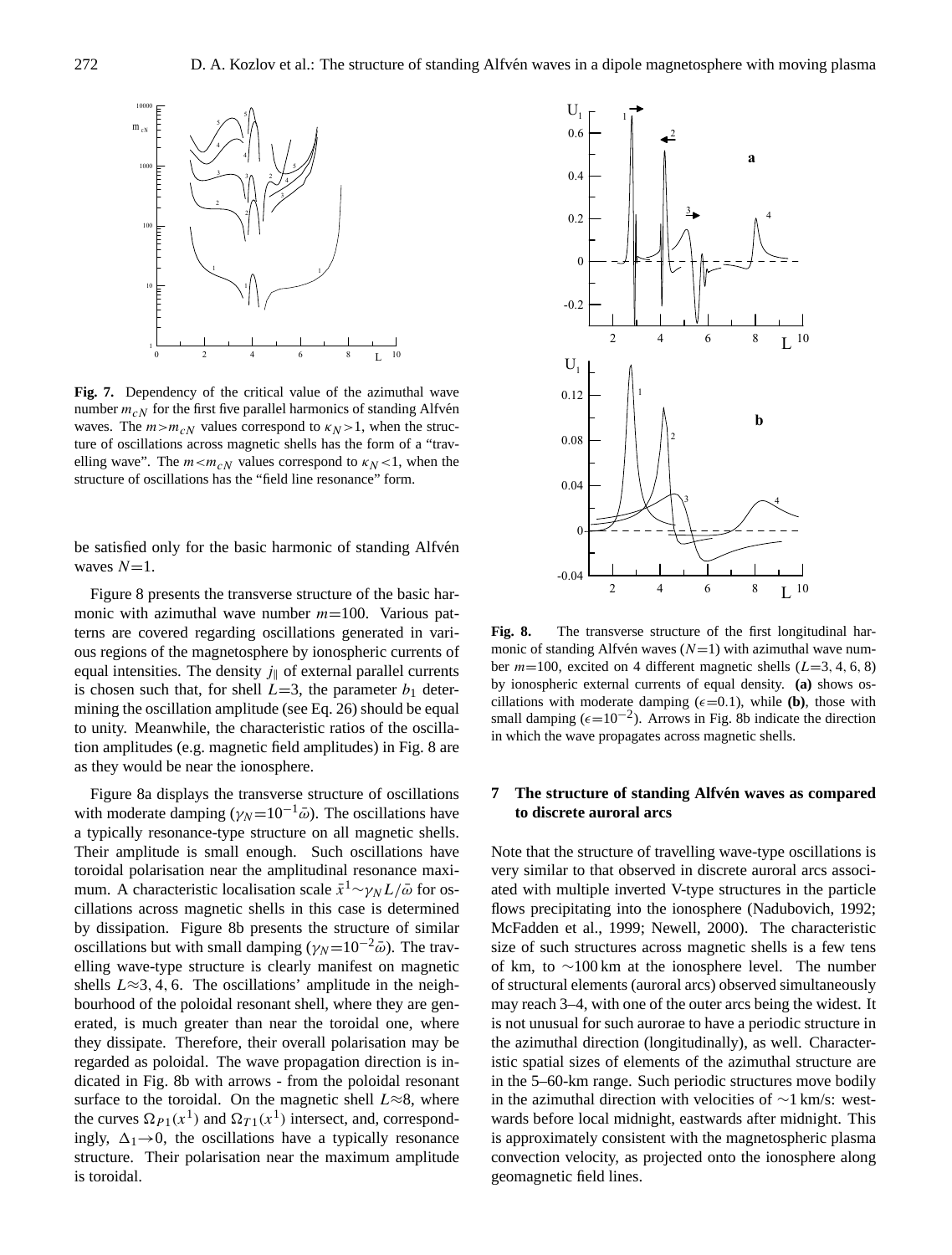Since aurorae are related to charged particle flows from the magnetosphere into the ionosphere, the latter enjoys enhanced conductivity in the precipitation area. On the one hand, this promotes generation of external ionospheric currents – Alfvén wave sources, while on the other hand, it keeps their dissipation small. Moreover, for high-energy particles, the presence of a parallel component in the electric field of the Alfvén waves in question results in structured fluxes of particles precipitating into the ionosphere.

Assume the structure of such aurorae to be related to the way the maximum amplitudes of the above transverse small-scale Alfvén waves are distributed. Given the fact that the observed aurorae are azimuthally structured, it could be expected that typical values of the azimuthal wave number are in the range  $m \sim 100-1000$ . The Alfvén oscillations' azimuthal phase velocity is  $v_{\phi} = \omega \rho / m$ . As Fig. 3 implies, at latitudes corresponding to the auroral region ( $\theta \sim 65^{\circ} - 70^{\circ}$ ,  $\rho = R_E \cos \theta \sim 3000 \text{ km}$ ), the characteristic eigenfrequency of the standing Alfvén waves' basic harmonic is ω∼0.05 rad/s in our model magnetosphere with a dipole magnetic field. Since the azimuthal velocities observed in auroral propagation  $v_{\phi} \sim 1$  km/s, the velocities of the associated oscillations cannot significantly exceed this value. For oscillations propagating along the ionosphere with a speed close to the ionospheric convection velocity, this corresponds to an azimuthal wave number m∼100. With the azimuthal wave number increasing, the oscillations' azimuthal phase velocity declines, dropping below the magnetospheric plasma convection velocity.

The same Fig. 3 also implies that the typical equatorial splitting of resonant magnetic shells is  $\Delta_1 \sim 2000 \text{ km}$ . Mapped along the dipole magnetic field lines, this becomes  $\sim$ 60−70 km at the ionosphere level. In the magnetosphere's midnight sector, with field lines stretching in the geomagnetic tail, this value can be even smaller, quite consistent with the typical auroral arc widths. Assuming the structure of oscillations to resemble that presented in Fig. 8b, the maximum near the poloidal resonant magnetic shell is the widest. When approaching the toroidal magnetic shell, the width of the amplitude maxima decreases with the changing radial wavelength of the oscillations. Such a (poleward or equatorward) shift on the ionosphere can take any direction, depending on the resonant surfaces' mutual locations in the magnetosphere. Note that the structure of oscillations in Fig. 8b refers to the lower limit of the admissible azimuthal wave number range *m*∼100. Aurorae appearing thanks to Alfvén oscillations with azimuthal wave numbers considerably exceeding this minimum value cannot be ruled out. With  $m$  increasing, the width of each separate auroral arc diminishes, while the number of such arcs grows, resulting, apparently, in an inability to visually resolve separate arcs.

One of the implications of this interpretation is a possible periodic variation (with periods of Alfvén oscillations  $\sim$ 100 s) in the brightness of aurorae – their actual characteristic feature. Besides, periodic alternations (with the same period of ∼100 s) of dark arcs and auroral arcs should be observed, consistent with a periodically changing sign of

 $E_{\parallel}$  in the even and odd periods of the latitudinal distribution of the standing Alfvén waves' amplitudes. Admittedly, the above presented pattern concerns the structure of only one harmonic of standing Alfvén waves generated by a monochromatic source with the azimuthal wave number  $m$ . Many of such harmonics can be excited in the magnetosphere with different wave numbers  $m$  and corresponding eigenfrequencies. Therefore, the pattern of the associated aurorae can be much more diverse.

### **8 Conclusions**

Listed below are the major results of this work.

- 1. Equation [\(8\)](#page-3-0) was derived describing the structure of standing Alfvén waves with high azimuthal wave numbers  $m \gg 1$  in a dipole magnetosphere with rotating plasma.
- 2. Solutions were found to Eqs. [\(11\)](#page-4-0) and [\(16\)](#page-5-1), defining the longitudinal (along magnetic field lines) structure and spectrum of the eigenfrequencies of poloidal and toroidal Alfvén oscillations in the magnetosphere. Equations [\(15\)](#page-5-0) and [\(20\)](#page-5-5) have been obtained, describing the transverse (across magnetic shells) structure of standing Alfvén waves in the magnetosphere with rotating plasma near the poloidal and toroidal resonant surfaces.
- 3. A model Eq. [\(21\)](#page-6-2) was constructed, allowing for defining the transverse structure of Alfvén oscillations under study, not only near resonant surfaces, but in the entire region of existence, as well. An analytical solution [\(26\)](#page-6-5) was produced for this equation. A comparative analysis was performed for the transverse structure of oscillations excited in various regions of the magnetosphere by ionospheric external currents of equal intensities.
- 4. The structure of observed discrete auroral arcs was compared to the structure of standing Alfvén waves with high azimuthal wave numbers  $m \sim 100-200$ . The characteristic transverse size of the localisation region of such oscillations as mapped onto the ionosphere,  $~\sim$ 100 km, was shown to coincide with the characteristic width of the region occupied by discrete auroral arcs. The longitudinal periodicity in aurorae which is sometimes observed can be interpreted as betraying the azimuthal structure of standing Alfvén waves with wave numbers  $m \sim 10^2 - 10^3$ . The characteristic azimuthal propagation velocities of aurorae tally with the azimuthal phase velocities of Alfvén waves with  $m>100$ . The number of observed auroral arcs  $\leq 3-4$  is roughly the same as the number of amplitude maxima of the basic harmonic of standing Alfven waves with m∼100, across magnetic shells. The presence of a parallel electric field component in these oscillations, for high-energy particles leads, to a periodically increased